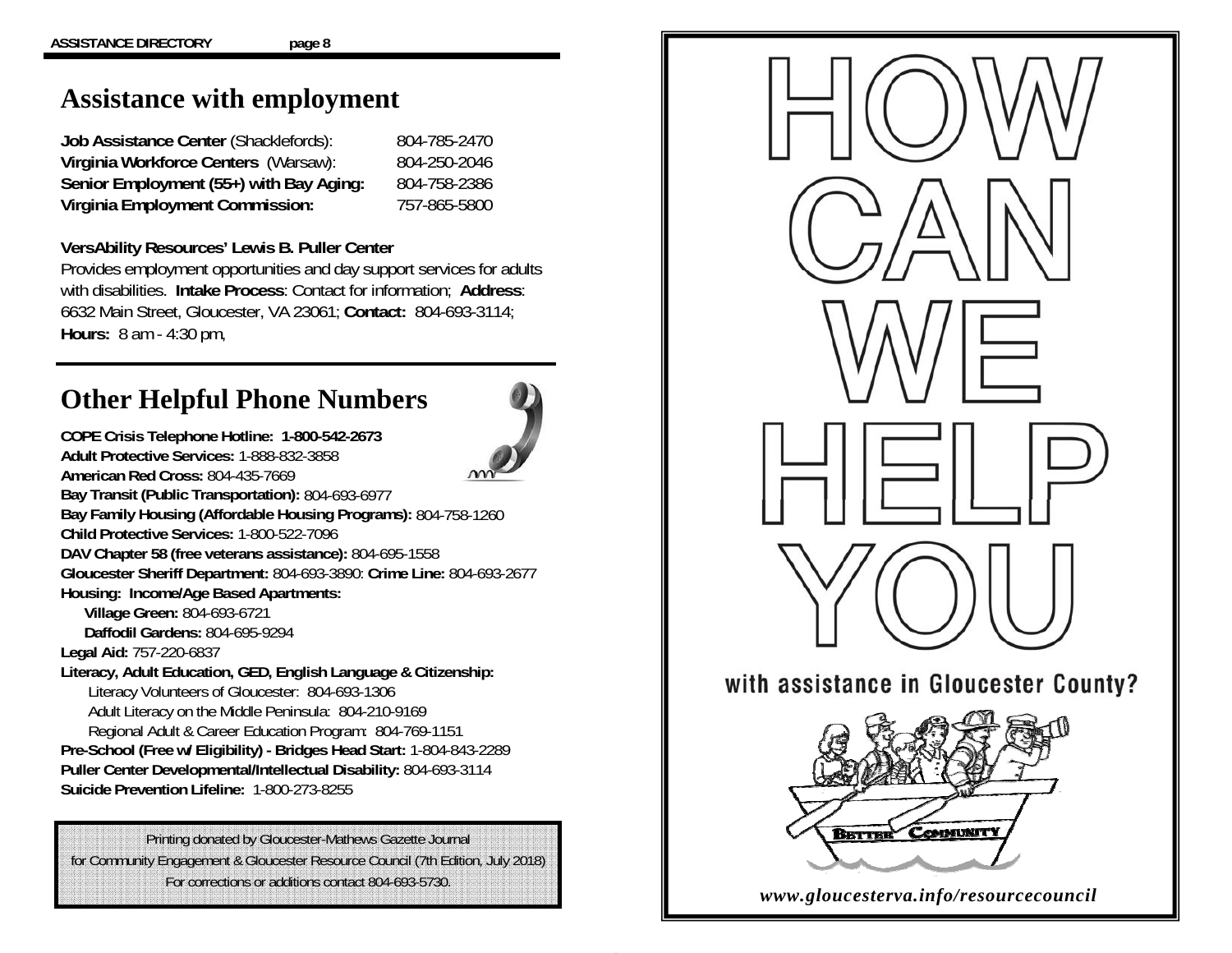## **Assistance with food**

## **Bay Aging Meals on Wheels**

Meals delivered to age 60+ by volunteers out of the Gloucester Active Lifestyle Center; **Eligibility/Intake:** 

Age 60+ and call 804-693-6109 or 800-493-0238 to register. **Address:**  6654 Main Street, Gloucester, VA 23061; **Contact:** 804-693-4150; **Web:** *bayaging.org/community-living-programs* 

## **Bread for Life Community Food Pantry**

Clients' Choice Food Pantry/USDA Food Distribution Site. **Address:** 6262 Main Street, Gloucester, VA 23061; **Contact:** *bfl@bflpantry.com*; **Web:** *www.bflpantry.com;* **Hours:** Open Mondays and Fridays 10:30 am - 1:30 pm and Wednesdays 1-5 pm; for emergency assistance please call 694-9366

## **Gloucester Point Baptist Church**

Food Pantry; must call first — no walk-ins accepted. **Phone:** 642-2555; **Address:** 7741 Terrapin Cove Road, Gloucester Point, VA 23062; **Contact:** 804-642-2555 or *secretary@gloptbaptist.org***; Web:** *www.glopt baptist.org*

### **Hunters for the Hungry**

**Address:** 1108 Sedalia School Road, Big Island, VA 24526; **Contact:** 800-352-4868 or *hunt4hungry@cs.com*; **Web:** *www.h4hungry.org*

## **Living Waters Family Church**

Food Pantry last Saturday of each month from 9-11 am (3rd Saturday in November and December); **Address:** 2061 Windsor Road, Dutton, VA 23050; **Contact:** Vergi Carter at 804-815-6381 or 804-832-8626; **Email:** *carterlighthouse@aol.com* 

### **New Hope Independent Baptist Church**

Food Pantry every 3rd Saturday from 9-11 am; **Address:** 9713 George Washington Hwy., Gloucester, VA 23061; **Contact:** 804-824-9237 or *the4cbolts@hughes.net*

## **Assistance with health-related needs**

### **Gloucester Health Department**

Provides immunizations, family planning clinics, pregnancy testing, birth control education and options, screening and treatment of sexually transmitted diseases and referrals to WIC and Plan First Programs, Ryan White/HIV Clinics, and TB screenings; Nursing home screenings are conducted with Gloucester Social Services; **Intake Process:** For clinical services listed call 804-693-2445 ext. 1 for an appointment. Proof of income is required at each visit; **Address:** 6882 Main Street, Gloucester VA, 23061; **Phone Number:** 804-693-2445; **Hours:** Monday - Friday, 8 am - 4:30 pm

## **Gloucester Mathews Care Clinic**

Medical treatment for primary and chronic care, prescription assistance, specialty services by appointment to on-site and off-site providers. Free breast exams and pap smears are provided at the clinic through Every Women's Life. **Eligibility Requirements:** Person is without insurance, Medicaid or Medicare, is over 18 and a resident of Gloucester or Mathews with an income at or below 250% of the federal poverty level. **Intake Process:** Call for an appointment; **Address:** 6031 Industrial Drive, Gloucester VA 23061; **Hours:** Monday to Wednesday., 8 am - 5 pm, Thursday, 8 am - 7:30 pm, and Friday 8 am - Noon; **Contact:** 804-210-1368; **Web Address:** *www.gmcareclinic.com* 

## **Assistance from Social Services**

### **Gloucester County Social Services**

TANF (Temporary Assistance for Needy Families) & SNAP (Supplemental Nutrition Assistance), Medicaid, child care, foster care, protective services and energy assistance. Applications available online: *commonhelp.virginia.gov*  or for all programs (except child care) call 1-855-635-4370. Medicaid only call 855-242-8282. Individuals may inquire about programs in person at the local Gloucester Office; **Address:** 6641 Short Lane, Gloucester, VA 23061; **Contact:** 804-693-2671; **Hours:** 8 am - 4:30 pm, Monday - Friday; **Web:**  *www.gloucesterva.info/SocialServices*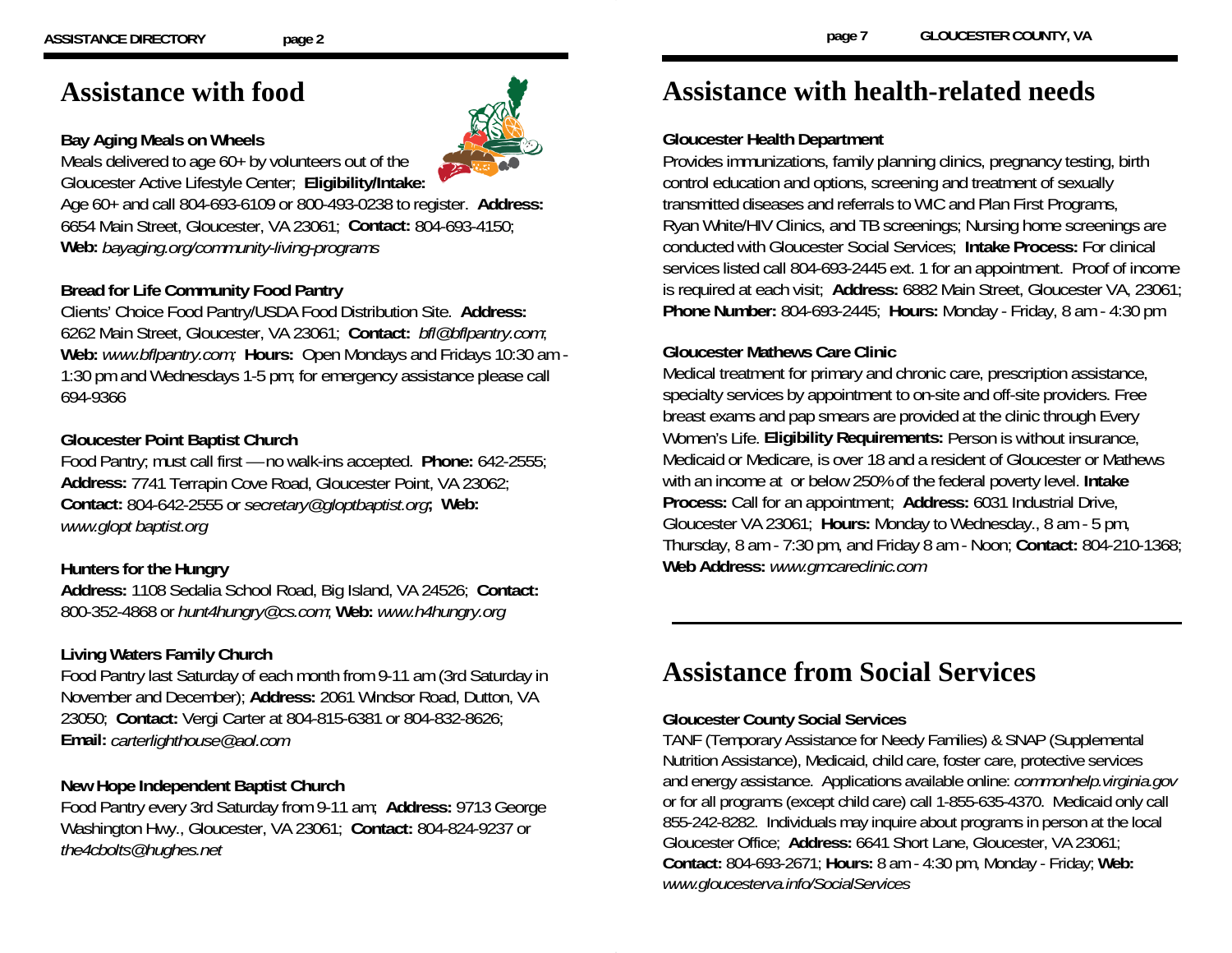## **Assistance with housing**

#### **Gloucester Housing Partnership**

Provides basic home repairs for low income homeowners for safety and accessibility. **Requirements:** Income at or below 200%.

Applications at *www.ghp4u.com* or Social Services; **Address:** 6661 Hickory Fork Rd., Suite C, Hayes, VA 23072; **Hours:** 9 am - 1 pm, Monday-Thursday; **Contact:** 804-792-5079 or *coordinator@ghp4u.com;*  **Web:** *www.ghp4u.com* 

## **Bay Family Housing (Division of Bay Aging)**

Provides weatherization, indoor plumbing, rehabilitation and age-restricted independent living apartments. **Eligibility:** All programs are income based; **Contact** 1-800-493-0238; **Web:** *bayaging.org* 

# **Assistance with mental health, substance abuse, and prevention services**

**Middle Peninsula Northern Neck CSB & Gloucester Counseling Center**  Provides mental health, substance abuse, intellectual disabilities, and developmental disabilities and delays services and programs. **Eligibility Requirements:** All insurances, Medicaid and Medicare accepted. Sliding fee scale; **Contact:** 693-5057; **Address:** 9228 Geo. Wash. Mem. Hwy; **Hours:**  Monday - Friday, 8:30 am - 4:30 pm; **Web Address:** *www.mpnncsb.org* 

## **Additional MP-NN CSB resources**

### **Counseling Center:** 804-693-5057

**Prevention Services:** 804-642-5402, Mon - Fri, 8:30 am - 4:30 pm **Rural Infant Services Program:** 804-758-5250, Mon - Fri, 8:30 am - 4:30 pm **Three Rivers Healthy Families:** 804-758-2042, Mon - Fri, 8:30 am - 4:30 pm **Youth & Family Services:** 804-758-4035, Mon - Fri, 8:30 am - 4:30 pm

## **COPE Line For Mental Health, Suicide or Any Crisis:**  1-800-542-2673 (COPE) - ALL THE TIME

# **Food assistance continued...**

### **Rock Church of Gloucester**

Food Pantry distributes 1st Saturday of each month from 9 am - Noon; **Address:** 3515 George Washington Hwy., Hayes, VA 23072; **Contact:** 804-642-5599

## **Salem United Methodist Church**

Food Pantry 3rd Saturday from 10 am - 2 pm; **Address:** 11408 Salem Church Rd. Gloucester, VA 23061; **Contact:** 804-693-3754 or *salemolive2@aol.com*; **Hours:** Monday- Friday, 9:30 am - 3:30 pm

## **Salvation Army**

Food Pantry and emergency food assistance; **Intake Process:** Eligibility Screening; **Address:**7057 Linda Circle, Hayes, VA 23072; **Contact:**  804-642-3960 or *Sandra.thornton@uss.salvationarmy.org*; **Hours:** Tuesday - Thursday, 9 am - 3 pm; **Web:** *www.salvation army.org*

## **Susanna Wesley United Methodist Church**

Food Pantry; please call on Monday before Noon for food pick-up on Wednesday between 9:30 -10:30 am; **Eligibility Requirements:** Emergency Basis; **Address:** 3900 GWMH, Ordinary, VA 23131; **Contact:** 804-642-7551 or *susannawesumc@swumc.hrcoxmail.com***; Web:** *susannawesleyumc.org* 

## **Union Baptist Church**

Food Pantry on Mondays and Thursdays from 9-10:30 am; **Address:** 9254 Guinea Road, Hayes, VA 23072; **Contact:** A.B. Fulcher, Jr. at 757-509-0045 or 804-642-2332 or email to *union@unionbaptistchurch.net;*  **Hours:** Monday to Friday, 8 am - 4 pm; **Web:** *www.unionbaptistchurch.net*